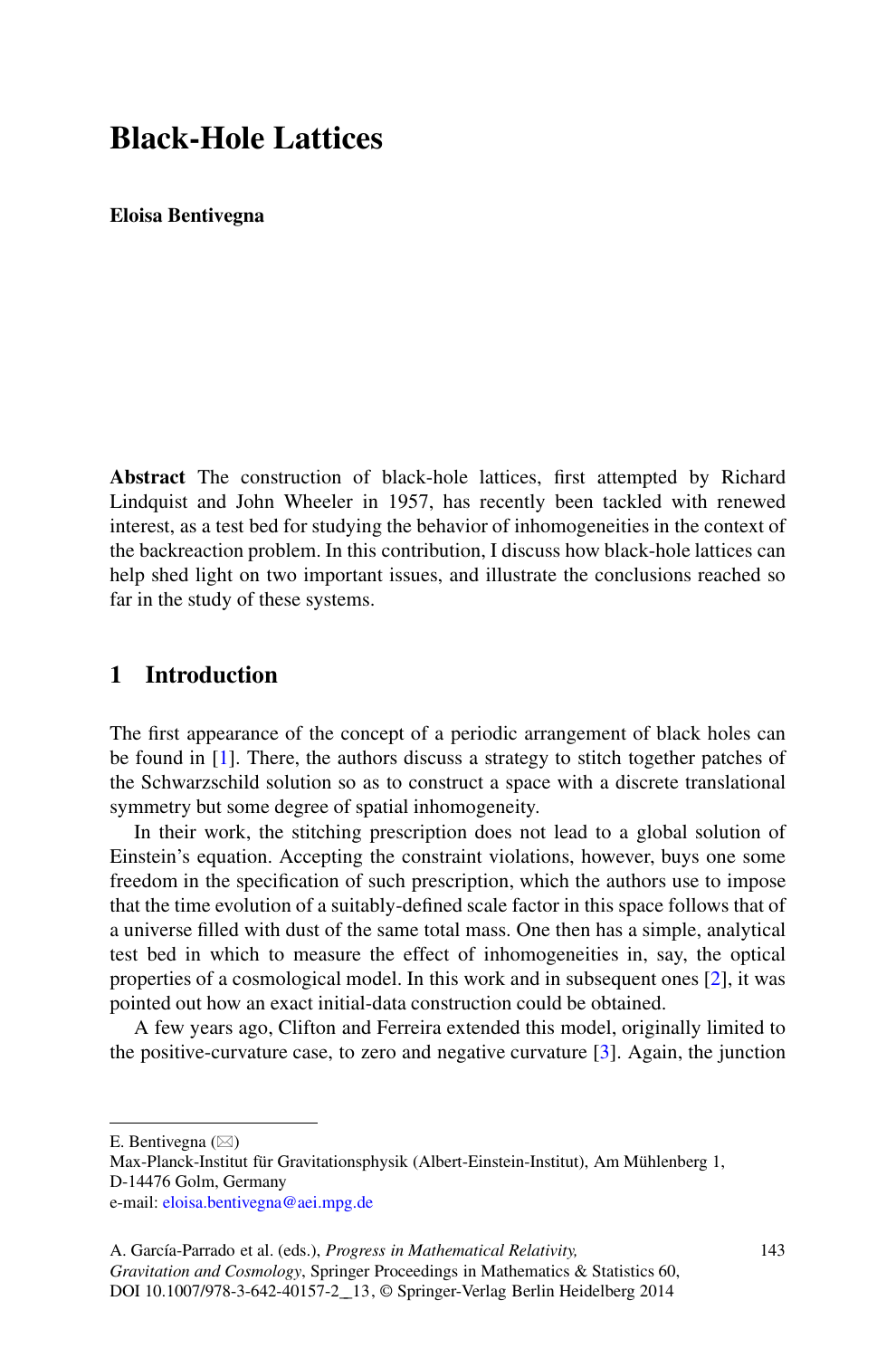conditions were designed to reproduce an assigned time evolution, and the models were used to explore the propagation of null rays in an inhomogeneous universe.

Recently, the first exact initial data describing a black-hole lattice have been analyzed [\[4\]](#page-3-3) and evolved in full numerical relativity [\[5\]](#page-3-4). This has helped make progress on two fronts:

- 1. From a conceptual point of view, it has clarified some of the conditions under which black-hole solutions can be glued together; this gives some insight into the requirements for constructing a metric tensor for the universe starting from the basic building block of a spherically-symmetric, isolated object. It turns out that these conditions are remarkably close to the conditions for the existence of homogeneous, periodic solutions of Einstein's equation. The requirements that periodic boundary conditions impose on the Hamiltonian constraint are likely at the root of this correspondence.
- 2. From a practical standpoint, the time evolution of a lattice gives one example of the behavior of inhomogeneities in a cosmological setting and in the non-linear regime, thereby serving as a nice complement to perturbative studies and the averaging framework. Surprisingly, even the time development of these lattices remains in some sense close to the counterpart model in the dust Friedmann– Lemaître–Robertson–Walker (FLRW) class.

In the following two sections, I will discuss the initial-data construction and illustrate the time evolution of a black-hole lattice with positive conformal curvature.

#### **2 The Construction of Exact Black-Hole-Lattice Initial Data**

As pointed out in [\[1\]](#page-3-0), in order to construct an exact black-hole lattice one should directly tackle the Einstein constraints. Working in the *conformal transversetraceless* decomposition, these read:

$$
\tilde{\Delta}\psi - \frac{\tilde{R}}{8}\psi - \frac{K^2}{12}\psi^5 + \frac{1}{8}\tilde{A}_{ij}\tilde{A}^{ij}\psi^{-7} = -2\pi\psi^5\rho
$$
 (1)

$$
\tilde{D}_i \tilde{A}^{ij} - \frac{2}{3} \psi^6 \tilde{\gamma}^{ij} \tilde{D}_i K = 0 \tag{2}
$$

Let us focus on the hamiltonian constraint first. If one integrates this equation over one of the cells of the black-hole lattice, the following condition is obtained:

<span id="page-1-0"></span>
$$
\int_{D} \left( \frac{\tilde{R}}{8} \psi + \frac{1}{12} K^{2} \psi^{5} - \frac{1}{8} \psi^{-7} \tilde{A}^{ij} \tilde{A}_{ij} \right) \sqrt{\tilde{\gamma}} d^{3} x = 2\pi \Sigma_{i=1}^{N} m_{i} \tag{3}
$$

where  $m_i$  represent the masses of the black holes contained in the cell. This condition implies that  $\overline{R}$  and  $K_{ij}$  cannot both be zero. In other words, conformally-flat lattices do not admit a time-symmetric spatial hypersurface; vice versa, lattices with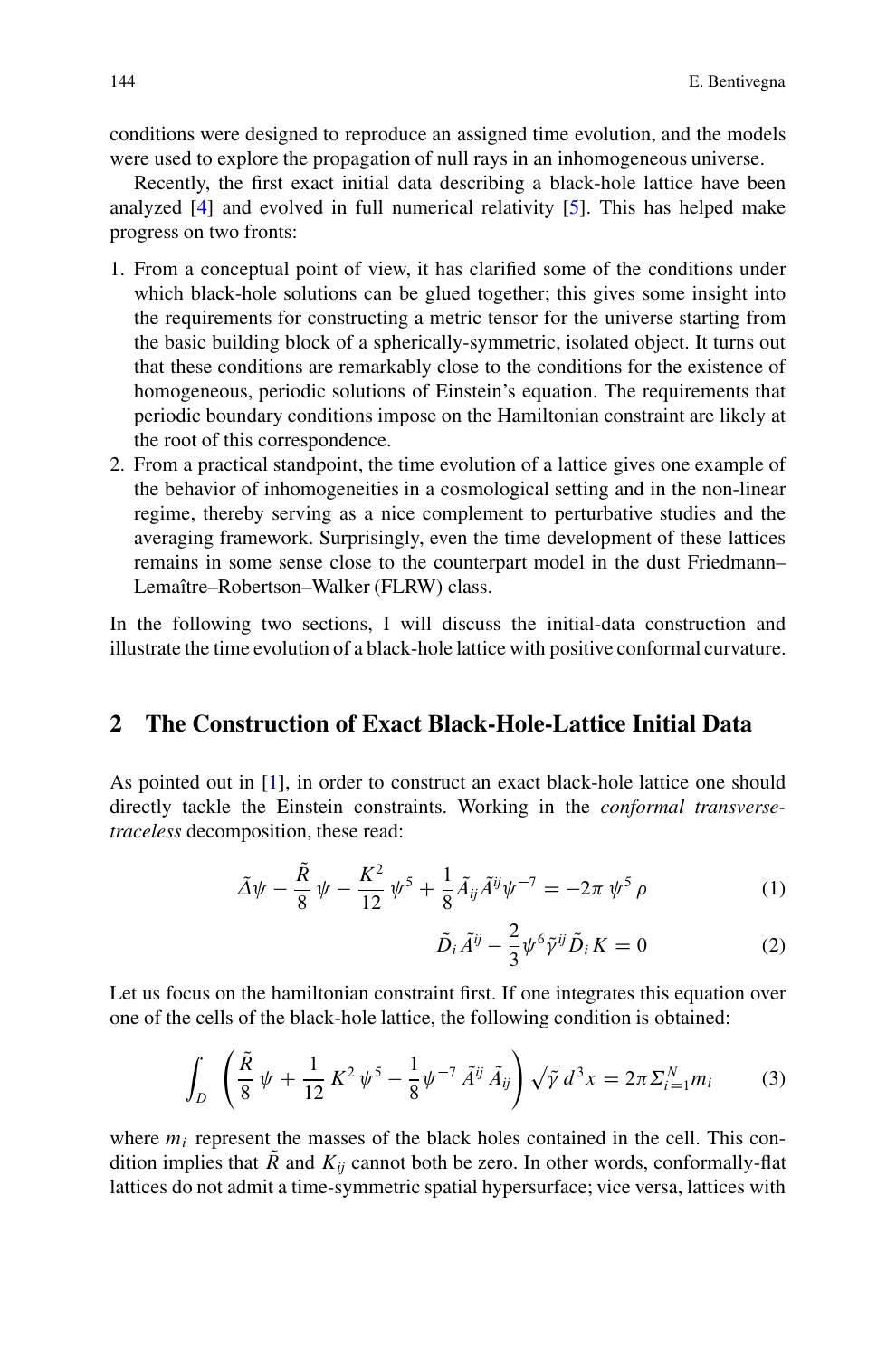<span id="page-2-0"></span>**Fig. 1** A two-dimensional section of the  $N = 8 S<sup>3</sup>$ black-hole lattice, embedded in three dimensions



 $a K = 0$  spatial hypersurface must be conformally curved. This mirrors the identical property of the FLRW class.

The two simplest roads to the construction of a periodic black-hole lattice are thus the following:

• Choosing  $K = 0$ , and solving:

$$
\tilde{\Delta}\psi - \frac{\tilde{R}}{8}\psi = 0\tag{4}
$$

Equation [\(3\)](#page-1-0) implies that  $R > 0$ , so that the spacetime can be foliated by conformally- $S<sup>3</sup>$  hypersurfaces. As shown in [\[2\]](#page-3-1), this equation can be solved exactly. Furthermore, it is linear, so one can simply superimpose known solutions to generate new ones. Notice, however, that if one is interested in regular lattices, only six possible arrangements of black holes are possible, corresponding to the six regular tessellations of  $S^3$ , which consist of  $N = 5, 8, 16, 24, 120$  and 600 cells.

• Choosing  $\tilde{R} = 0$ , and solving:

$$
\tilde{\Delta}\psi - \frac{K^2}{12}\psi^5 + \frac{1}{8}\tilde{A}_{ij}\tilde{A}^{ij}\psi^{-7} = 0
$$
\n(5)

$$
\tilde{D}_i \tilde{A}^{ij} - \frac{2}{3} \psi^6 \tilde{\gamma}^{ij} \tilde{D}_i K = 0 \tag{6}
$$

This system is more difficult to solve, as the Hamiltonian constraint is non-linear and the momentum constraint is not an identity as in the previous case. For a numerical approach to the problem, see [\[6\]](#page-3-5).

## **3 The Evolution of an** S<sup>3</sup> **Lattice of Eight Black Holes**

In [\[5\]](#page-3-4), the initial data for the  $N = 8 S<sup>3</sup>$  lattice (a section of which is shown in Fig. [1\)](#page-2-0) has been evolved in time for approximately one third of the corresponding FLRW recollapse time. A scale factor can be defined via the proper length of one of